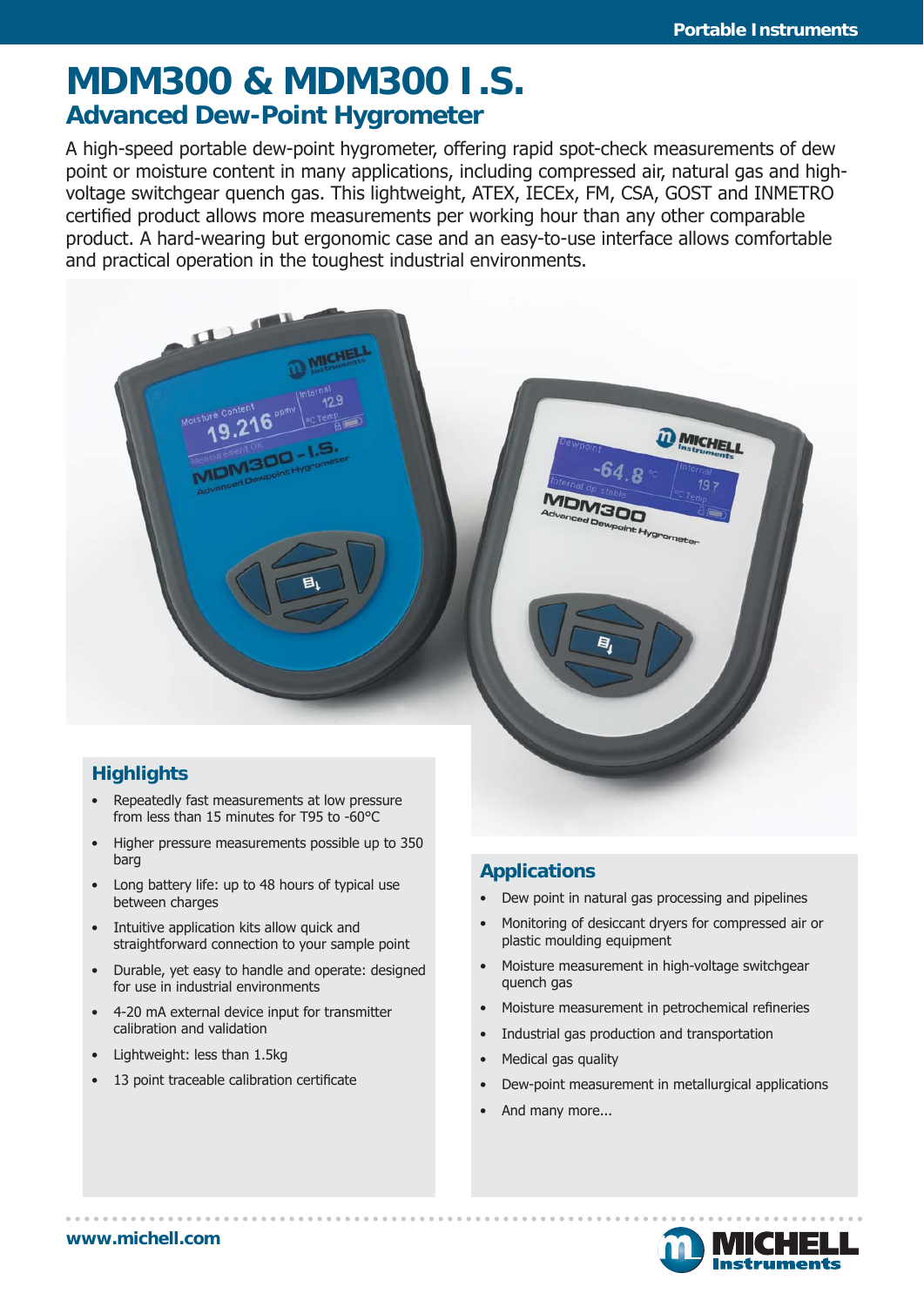# **MDM300 & MDM300 I.S.**

Ideal for spot checks of dew point or moisture content, the MDM300 & MDM300 I.S. include all the features needed for efficient work. An extremely fast response and accurate, stable measurement are complemented by an instrument which is easy to use, has data-logging and built in sampling components as standard. The instrument can be supplied with a range of accessories including sampling systems and a professional carry case. For use in hazardous areas, the MDM300 I.S. has ATEX certification to  $\langle \overline{\xi_x} \rangle$  II 1 G Ex ia IIC T4 Tamb -20°C to +60°C; FM, CSA, IECEx, GOST-R, GOST-K and INMETRO standards. The MDM300 and MDM300 I.S. are both IP66/NEMA 4 rated, and therefore suitable for demanding outdoor applications.

### **Features**

The MDM300 series can provide measurement to -60°Cdp in gases at atmospheric pressure in less than 15 minutes (30 minutes to -60°Cdp for MDM300 I.S.). This, combined with no required waiting time between measurements, allows the user to take many readings per day, increasing efficiency and reducing costs when compared to other instruments on the market.

#### **Simple to use**

The rugged but ergonomic design of the MDM300 series combines industrial durability with comfortable one or twohanded operation. The intuitive menu system and large, easy-to-press buttons enable the user to easily configure the instrument to display the parameters they require, even with gloved hands.

#### **Best accuracy**

Best-in-class accuracy of 1°Cdp (from -60 to +20°Cdp) gives the user improved measurements. Every instrument undergoes a 13 point calibration over a period of 10 days and all calibration certificates are traceable to national standards via the NPL (UK) and NIST (USA).

#### **External sensor connection via 4-20 mA loop-powered input**

External sensors for the measurement of dew point, pressure or temperature can easily be connected to the MDM300 series, and their readings displayed on the screen. These inputs can also be used to augment the measurement, such as by providing live pressure compensation.



In addition, the MDM300 series can be used to check and recalibrate Michell Easidew dew-point transmitters, affording the user the benefit of a verification without the associated downtime.

Michell can supply a Remote Sensor Interface with the MDM300 I.S., allowing connection to the Easidew TX I.S. or Easidew PRO I.S. dew-point transmitters.

#### **Versatile sampling**

The MDM300 series offers versatile sampling arrangements ranging from simple fixed orifices for low pressure measurement to configurable high-pressure sampling systems up to 350 barg. A number of application kits are available providing out of the box sampling systems specifically for the most popular applications. Please contact Michell Instruments for further details.

#### **Measurement in hazardous areas**

The MDM300 I.S. has been certified by ATEX & IECEx, FM, CSA and GOST for use in hazardous areas. This is the perfect portable instrument for use in natural gas plants, petrochemical refineries, offshore platforms and a range of other hazardous areas.



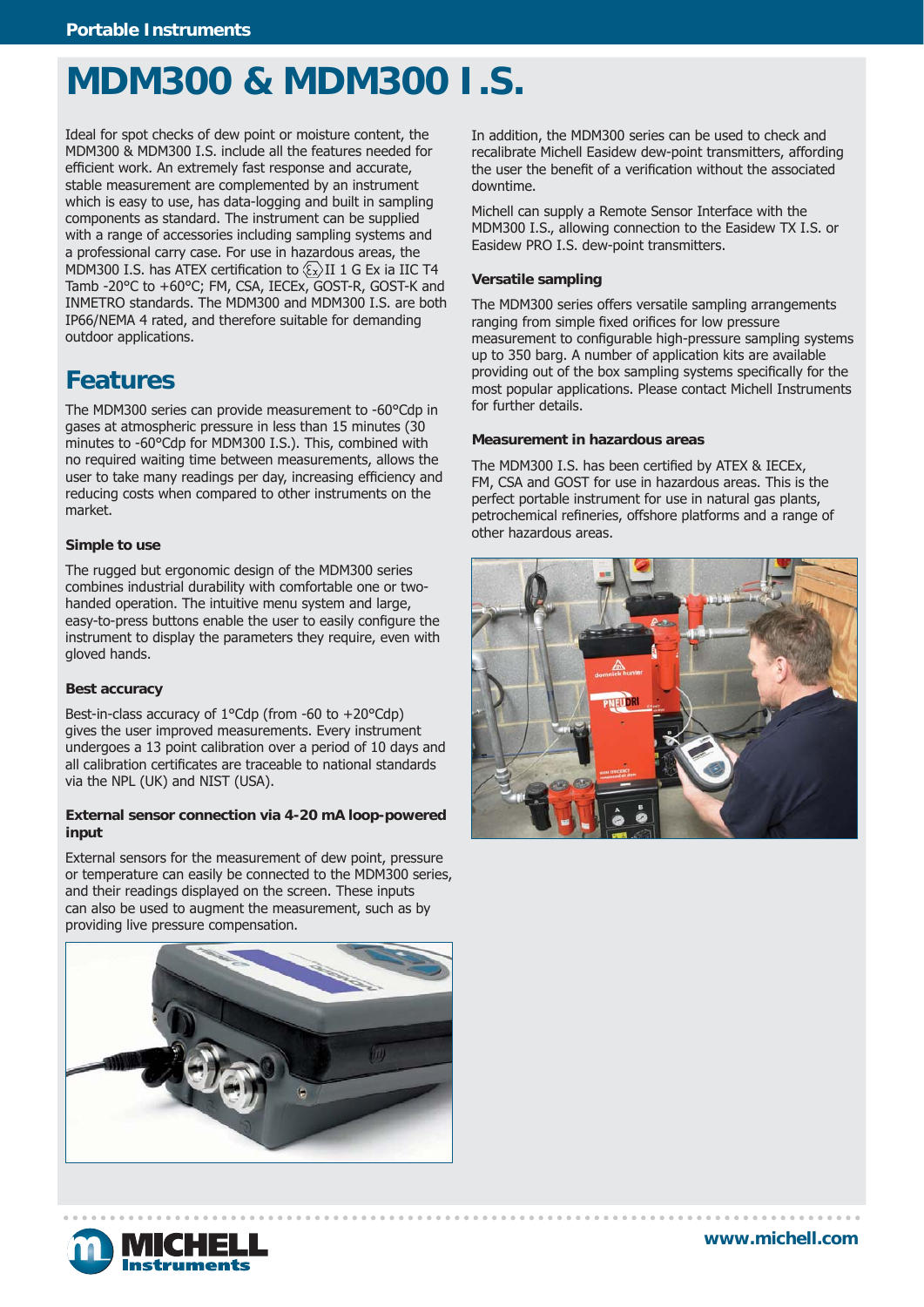### **Sensor Technology**

#### **Ceramic Impedance Sensor**

The MDM300 uses Michell's highly developed ceramic impedance sensor, which is constructed using state-of-the art thin and thick film techniques. Operation of the sensor depends upon the adsorption of water vapour into a porous non-conducting 'sandwich' between two conductive layers built on top of a base ceramic substrate. The active sensor layer is very thin – less than one micron and the porous upper layer that allows transmission of water vapour into the sensor is less than one nano-metre.

The resulting sensor responds rapidly to changes in moisture – both in measuring humidity and also when being dried. It is very rugged and gives 1°C dew-point accuracy coupled with excellent long-term reliability and stability.



**Michell ceramic sensor tile layers**

### **Dimensions**